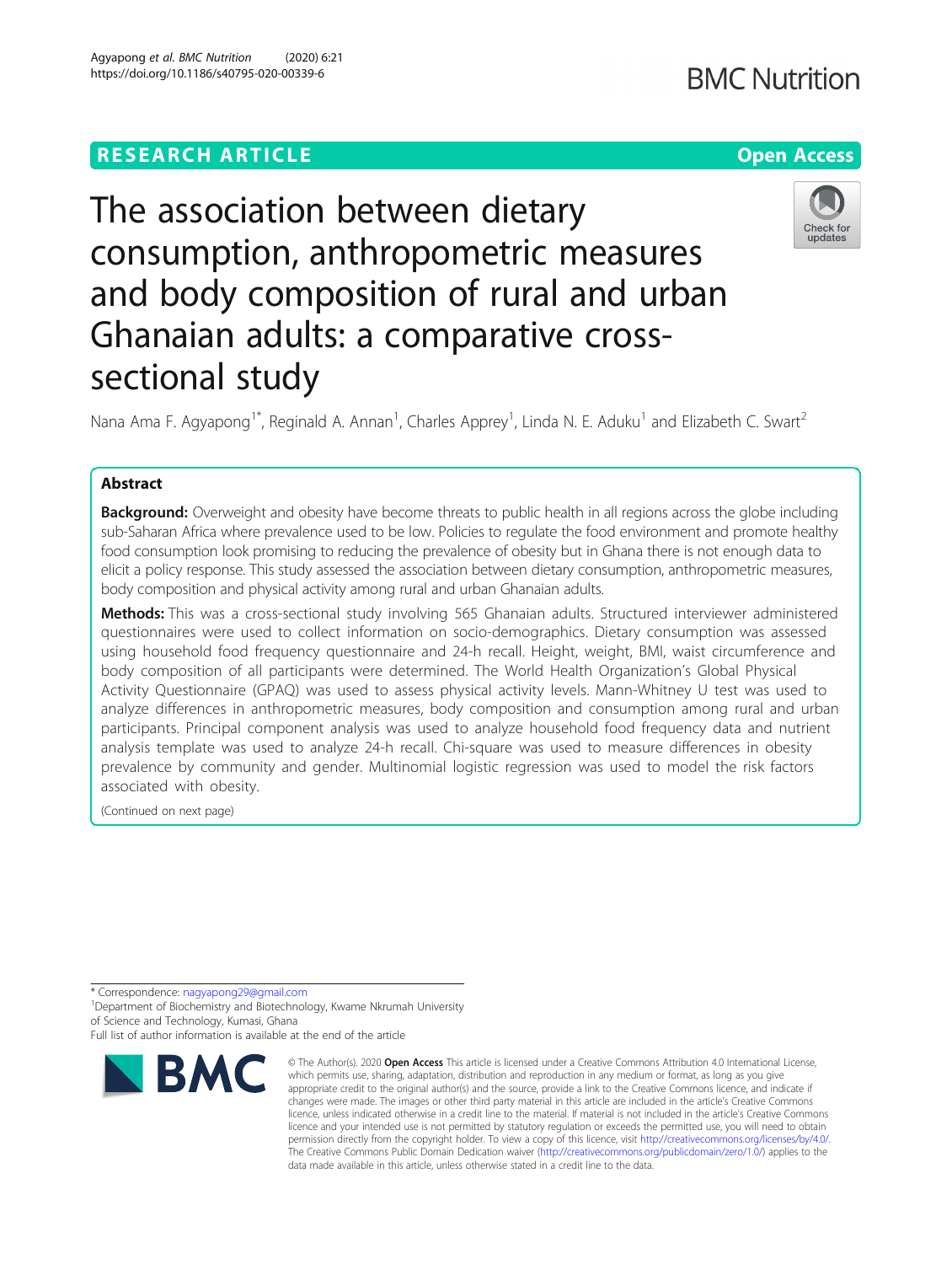## (Continued from previous page)

Results: The prevalence of overweight and obesity using BMI were 29.9 and 22.9% respectively. Use of waist circumference measurement resulted in the highest overall obesity prevalence of 41.5%. Prevalence of obesity was higher among females compared to males across all measures with the exception of visceral fat that showed no significant difference. Four different patterns were derived from principal component analysis. Among urban participants, the staple pattern showed a significant negative correlation with visceral fat (r − 0.186, p-value 0.013) and BMI (r − 0.163, p-value 0.029). Multinomial logistic regression revealed that males (AOR 19.715, CI 9.723–39.978, p-value < 0.001) had higher odds of being of normal weight compared to females.

**Conclusion:** Prevalence of overweight and obesity continue to rise in Ghana, especially among females. Public education and screening as well as interventions that regulate the food environment and make affordable and available healthy food options are needed to control the rise in obesity prevalence.

**Keywords:** Overweight, Obesity, Body composition, Waist circumference, Visceral fat, Body mass index

## Background

Obesity is a major cause of cardiovascular and chronic diseases which contribute to about 71% of all global deaths [[1\]](#page-10-0). Obesity continues to increase across all ages and regions all over the world [\[2](#page-10-0)]. In sub-Saharan Africa where about 42% of the population live below the poverty line, prevalence of obesity continues to rise although a strong positive association has consistently been observed between socio-economic status and obesity [\[3\]](#page-10-0). Annually, about 2.8 million people die from overweight or obesity [[1\]](#page-10-0). Once a problem of the developed world, obesity is now on the increase in developing countries and Ghana is no different. It is forecasted that by 2030, obesity will be more prevalent in developing countries [[4\]](#page-10-0) and Dake [[5](#page-10-0)] projects prevalence among Ghanaian women aged 15–49 years to reach 15.1% by 2023. Developing countries are faced with a double burden of disease not only at country and community levels but also within households. This implies that in a household where adults are obese, it is possible to find undernourished children who struggle to achieve optimum growth z-scores for their age [[1](#page-10-0)]. Stunting and wasting are risk factors for obesity in later years and this situation creates a cycle of malnutrition in the sub-region  $[6]$  $[6]$ .

Genetic susceptibility, high socio-economic status, excess caloric consumption among other factors predict obesity but the current transition and trend is mainly driven by increased caloric intake and reduced physical activity levels that are associated with urbanization coupled with lack of policies to control an obesogenic food environment [\[7](#page-11-0), [8\]](#page-11-0). Urbanization leads to reduced consumption of healthy staples and an obesogenic food environment makes readily available cheaper priced energy dense foods [\[9](#page-11-0)]. Energy balance is key to the maintenance of body weight and consumption of more calories than what is utilized through metabolic and physical activities leads to weight gain. These excess calories, stored in the body as fat can impair proper health and function

[[10](#page-11-0)]. Additionally, inadequate intakes and deficiencies of micronutrients such as zinc are linked to obesity [\[11\]](#page-11-0).

Consistently, studies have reported a higher prevalence of obesity among urban populations compared to rural ones. Part of this may be due to differences in physical activity levels, socio-economic status and food consumption patterns among rural and urban dwellers [\[12](#page-11-0), [13](#page-11-0)]. Gender differences have also been observed with females been more susceptible than males. Parity is one factor that puts women at higher risk than men [[14](#page-11-0), [15](#page-11-0)].

Body mass index is the usual screening tool for determining obesity among populations [[15\]](#page-11-0). Build-up of body fat positively correlates with total body mass and hence weight gain indices are used as determinants of body fat  $[16]$ . It however, has limitations of not been able to accurately predict adiposity [[17](#page-11-0)]. BMI, when used in combination with other diagnostic tools such as waist circumference and Body Impedance Analysis (BIA) provides in-depth information about adiposity as well as presumed cardio-metabolic risk. Increased body fat is a prominent risk factor for type 2 diabetes, stroke, hypertension and heart disease  $[18, 19]$  $[18, 19]$  $[18, 19]$  $[18, 19]$  $[18, 19]$ . Combining these tools to screen for obesity among populations may reveal higher prevalence than what is reported by most studies.

The Ghana 2014 Demographic Survey (GDHS) indicates that the prevalence of overweight and obesity among men and women is 15.7 and 40.1% respectively [[20\]](#page-11-0). Some recent studies have been conducted within various Ghanaian populations to ascertain the prevalence of overweight and obesity but these studies have mainly focused on urban females and few have been community based. Few studies have compared rural and urban individuals as well as included body composition measurements. Additionally, some studies have assessed how single food items and nutrients predict overweight and obesity but no study exists in Ghana that has determined the influence of broad consumption patterns on obesity. Assessment of all these parameters will provide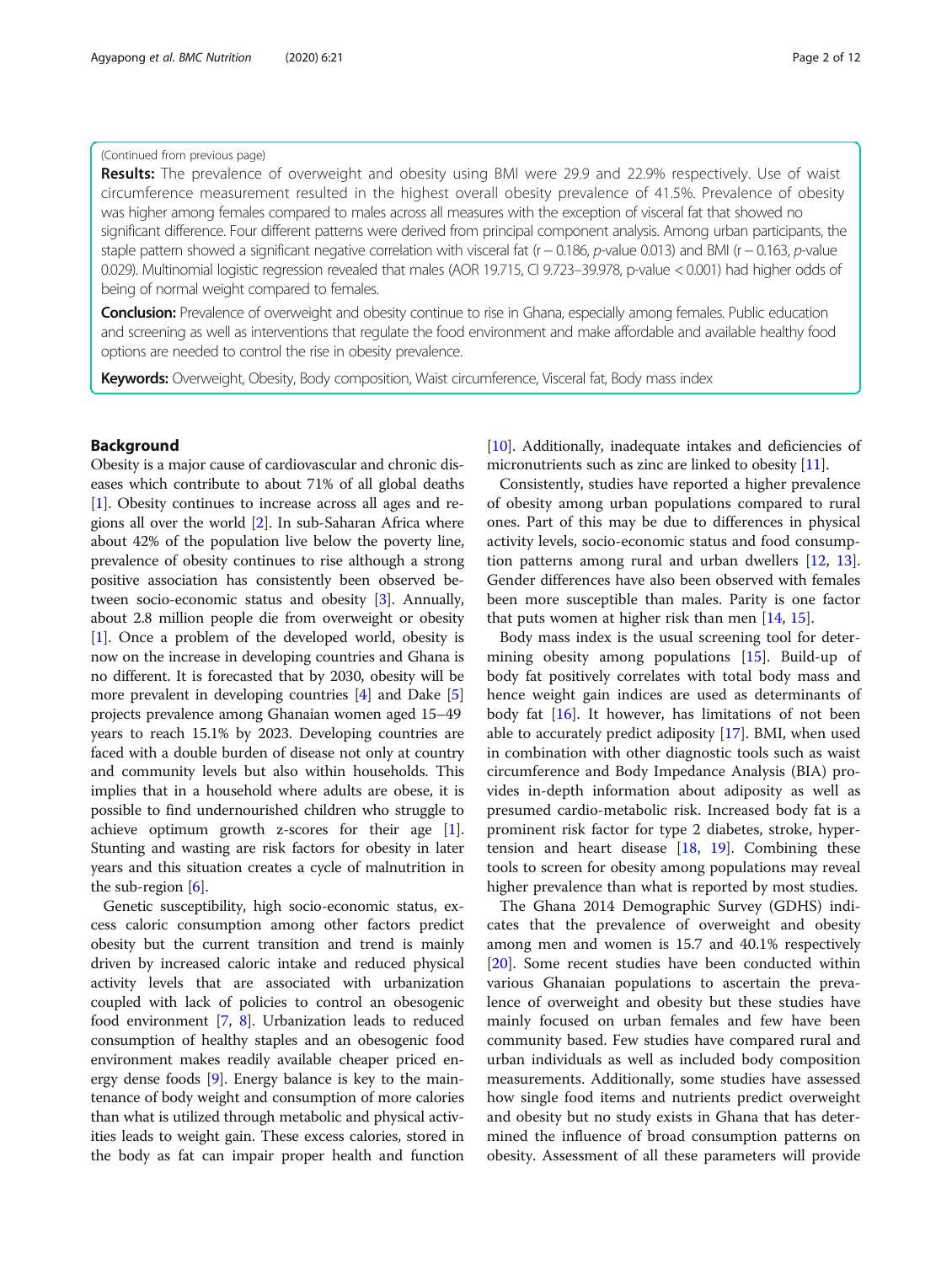more insight in to the obesity menace and consumption patterns associated with it. Consumption patterns are necessary to formulate policies that support the selection and consumption of healthier food choices as a means to curb the peril of obesity.

This study is part of a larger study titled "Researching the Obesogenic Food Environment, its Drivers and Potential Policy levers in Ghana and South Africa (ROFE). The project consists of three phases and the findings presented in this paper are from phase one of the project. The main aim of this study was to compare the prevalence of obesity among rural and urban dwellers using BMI, waist circumference and body composition measures and to determine consumption factors associated with obesity.

## Methods

This was a cross-sectional study that involved the use of interviewer-administered structured questionnaires to collect information on socio-demographics. The questionnaire was pretested prior to data collection. Sociodemographic data collected included age, sex and level of education. Weight, height, waist circumference and body composition measurements of all participants were taken. The height of each participant was entered in to the body composition analyzer which was used to measure the weight and other body components. Body Mass Index (BMI) was generated from the weight and height measurement (weight in kilograms/ height in metres $^2$ ).

## Study site

The study was conducted in two communities in the Ashanti region of Ghana; Ahodwo, an urban community and Ejuratia, a rural community. Data collection was done by visiting households within the selected communities.

## Sample size and sampling

A total of 600 individuals participated in this study. The sample size of 600, 300 from rural and 300 from urban was determined by the ROFE research team to be adequate for the study. Out of this number, 35 did not complete anthropometric and body composition measurement and were omitted from this analysis. This paper therefore, reports data on 565 participants. A Systematic sampling was used to select households and any household member either male or female eighteen years and above was included. One household was randomly selected within each house. For each household, only one member was included and where there were both a male and a female who qualified, the male was selected to ensure gender balance as it was more difficult to find males in households. Additionally, the first adult seen in the household was the one selected to be part of the study unless he or she refused and another was selected. In the urban area, the main streets of the town were used

to divide the locality into six parts. After a random start at each main street, every fifth household was selected to form part of the study. In the rural community, the main station was used as the central point to divide the town into four parts and after a random start at each point, every third household was selected. The difference in intervals was due to the smaller sample frame in the rural area compared to the urban area. Households with no adult member present and households who declined to participate in the study were excluded.

## Dietary consumption

Twenty four-hour recall and household food frequency was used to collect information on food consumption. The household food frequency consisted of commonly consumed food groups. Participants were also asked of any likely foods under each of the food groups they had consumed that were not captioned. Participants were to indicate how often they consumed each food item. One twenty-four-hour recall was taken for each participant to assess previous day food consumption. Principal component analysis was used to generate patterns of consumption among participants. Nutrient analysis template; a food composition table consisting of only Ghanaian foods was used to estimate quantity of nutrient intakes and dietary diversity from the 24-h recall.

## Body composition and anthropometric measurement

Participants were made to remove their footwear and put on light clothing prior to the taking of anthropometry. Height was taken using Seca stadiometre, model 213 with participants standing up right with feet together and hands at the sides. Weight and body composition were measured using the Omron body composition monitor, model HBF-514. Height, gender and age of participants were entered into the body composition monitor before participants were made to stand on it. This generated body composition results as well as BMI of participants. Body mass index  $(kg/m^2)$  was classified using WHO criteria for adults; < 18.5 underweight, 18.5–24.9 normal, 25–29.9 overweight and ≥ 30 obese. Visceral fat of > 9% was definitive of central obesity and body fat cut-offs were based on gender and age of participants as suggested by Gallager [[19](#page-11-0), [21](#page-11-0)]. Waist circumference was taken with a flexible tape measure. Central obesity was defined as waist circumference of > 88 cm for females and > 102 cm for males.

## Assessment of physical activity

The World Health Organization's Global Physical Activity Questionnaire (GPAQ) was used to assess the physical activity levels of study participants. The total minutes of different level of physical activities performed by participants in a typical week was calculated from the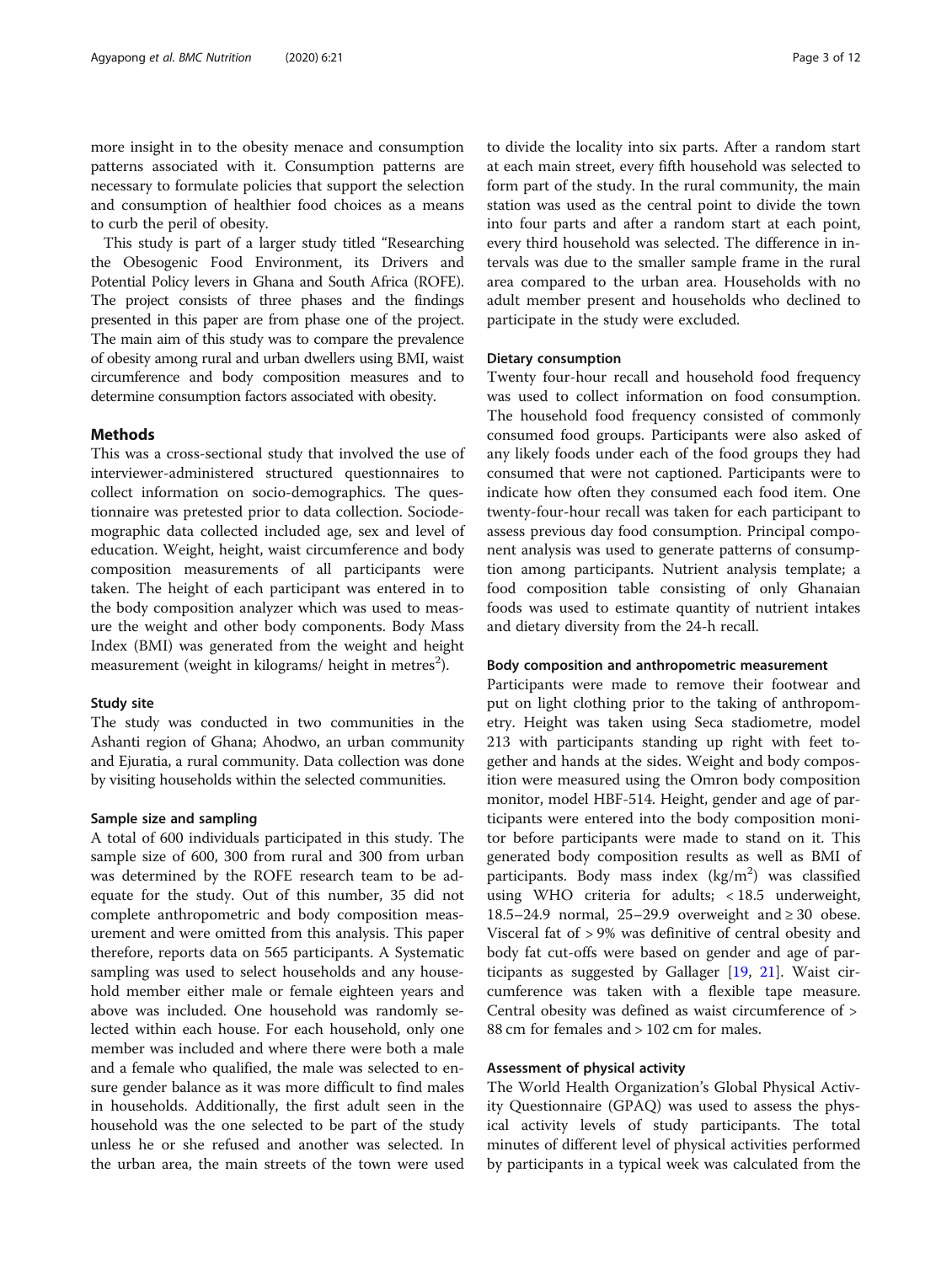<span id="page-3-0"></span>number of days in a week for engaging in such activity and the time spent on the particular activity. The activity ranged from moderate to vigorous intensity activity or sports as well as walking and bicycling as a means of travelling. Total time for vigorous intensity activities for the week was multiplied by 8 while moderate intensity activities, walking and bicycling were multiplied by 4 to convert the minutes to metabolic equivalents. The World Health Organization (WHO) suggests a minimum of 600 metabolic equivalents per week for adults as a way to promote cardiometabolic health. Participants were stratified in to two groups based on those meeting

Table 1 Descriptive Statistics

| DESCRIPTIVE VARIABLES                                   | Total          | STATISTICS AND BALANCE CHECK      |                                   |            |
|---------------------------------------------------------|----------------|-----------------------------------|-----------------------------------|------------|
|                                                         | $N = 565$      | <b>RURAL</b><br>$n = 292$         | <b>URBAN</b><br>$n = 272$         | P-VALUE    |
|                                                         |                | $n\frac{9}{6}$ or<br>Median (IQR) | $n\frac{9}{6}$ or<br>Median (IQR) |            |
| Age                                                     | 40 (26)        | 40 (26)                           | 38 (26)                           | 0.737      |
| Gender                                                  |                |                                   |                                   |            |
| Male                                                    | 113 (19.8)     | 43 (14.7)                         | 70 (25.7)                         | $0.001*$   |
| Female                                                  | 452 (79.2)     | 249 (85.3)                        | 202 (74.3)                        |            |
| Level of Education                                      |                |                                   |                                   |            |
| No formal education                                     | 98 (17.2)      | 60 (21.4)                         | 38 (16.7)                         | $< 0.001*$ |
| Primary                                                 | 50 (8.8)       | 27(9.6)                           | 23 (10.1)                         |            |
| Junior secondary                                        | 176 (30.8)     | 120 (42.9)                        | 56 (24.7)                         |            |
| Senior secondary                                        | 132 (23.1)     | 64 (22.9)                         | 66 (29.1)                         |            |
| Tertiary                                                | 53 (9.3)       | 9(3.2)                            | 44 (19.4)                         |            |
| Weight (kg)                                             | 65.9 (20.2)    | 62.4 (18.3)                       | 69.9 (20.65)                      | $< 0.001*$ |
| Height (cm)                                             | 159.3 (9.83)   | 158.0 (8.60)                      | 160.5 (11.2)                      | $< 0.001*$ |
| BMI ( $\text{kg/m}^2$ )                                 | 25.6 (7.40)    | 25.0(6.7)                         | 26.1 (7.65)                       | $0.016*$   |
| Waist circumference (cm)                                | 87.4 (19.80)   | 87.0 (17.55)                      | 89.0 (22.0)                       | 0.115      |
| Muscle mass                                             | 26.9(6.13)     | 26.8 (5.05)                       | 27.0 (6.95)                       | 0.526      |
| Body fat                                                | 35.7 (15.22)   | 35.2 (14.33)                      | 36.9 (16.35)                      | 0.341      |
| Visceral fat                                            | 7.0(4.0)       | 7.0(4.0)                          | 7.0(5.0)                          | $0.015*$   |
| Energy intake (Kcal)                                    | 1434.0 (951.1) | 1601.4 (999.04)                   | 1330.7 (899.84)                   | $0.004*$   |
| Fat(q)                                                  | 42.5 (44.08)   | 44.2 (50.8)                       | 41.0 (39.2)                       | 0.781      |
| Protein (g)                                             | 42.6 (32.5)    | 42.6 (32.7)                       | 42.9 (33.06)                      | 0.838      |
| Carbohydrate (q)                                        | 208.0((137.0)  | 223.5 (128.8)                     | 187.9 (137.6)                     | $0.001*$   |
| Fibre (g)                                               | 18.3(13.3)     | 20.0 (13.8)                       | 16.9 (13.5)                       | $0.001*$   |
| Sugar (g)                                               | 29.6 (41.4)    | 28.0 (35.6)                       | 33.9 (50.04)                      | 0.242      |
| Folate $(\mu q)$                                        | 225.6 (240)    | 234 (241.2)                       | 216.4 (237.0)                     | 0.222      |
| Iron (mg)                                               | 9.2(6.6)       | 9.5(6.33)                         | 8.8(6.8)                          | 0.569      |
| Zinc (mg)                                               | 5.92 (4.7)     | 6.1(4.9)                          | 5.7(4.7)                          | 0.860      |
| Vitamin $B_{12}$ (µg)                                   | 1.76(3.2)      | 1.92(3.81)                        | 1.73(2.64)                        | 0.296      |
| Vitamin A (µg)                                          | 120.6 (139.8)  | 111.2 (121.6)                     | 128.8 (165.3)                     | $0.022*$   |
| Vitamin E (mg)                                          | 5.6(6.4)       | 5.6(6.4)                          | 5.5(6.3)                          | 0.658      |
| Saturated fat (g)                                       | 12.2 (15.3)    | 11.1(15.8)                        | 13.1 (14.6)                       | 0.143      |
| Monounsaturated fat (g)                                 | 14.7 (18.3)    | 14.8 (20.33)                      | 14.7 (17.0)                       | 0.930      |
| Polyunsaturated fat (q)                                 | 7.9(8.4)       | 8.37 (9.17)                       | 7.3(7.7)                          | 0.285      |
| Dietary diversity score                                 | 6.0(2.01)      | 6(3)                              | 6(2.01)                           | 0.118      |
| Physical activity (total metabolic equivalent per week) | 600 (3280)     | 960 (4360)                        | 360 (1890)                        | $< 0.001*$ |

Some variable responses were missing and therefore does not sum up to 565. Chi-square was used to analyze categorical variable. Mann Whitney U test was used to analyze continuous variable. \*Significant at P-value < 0.05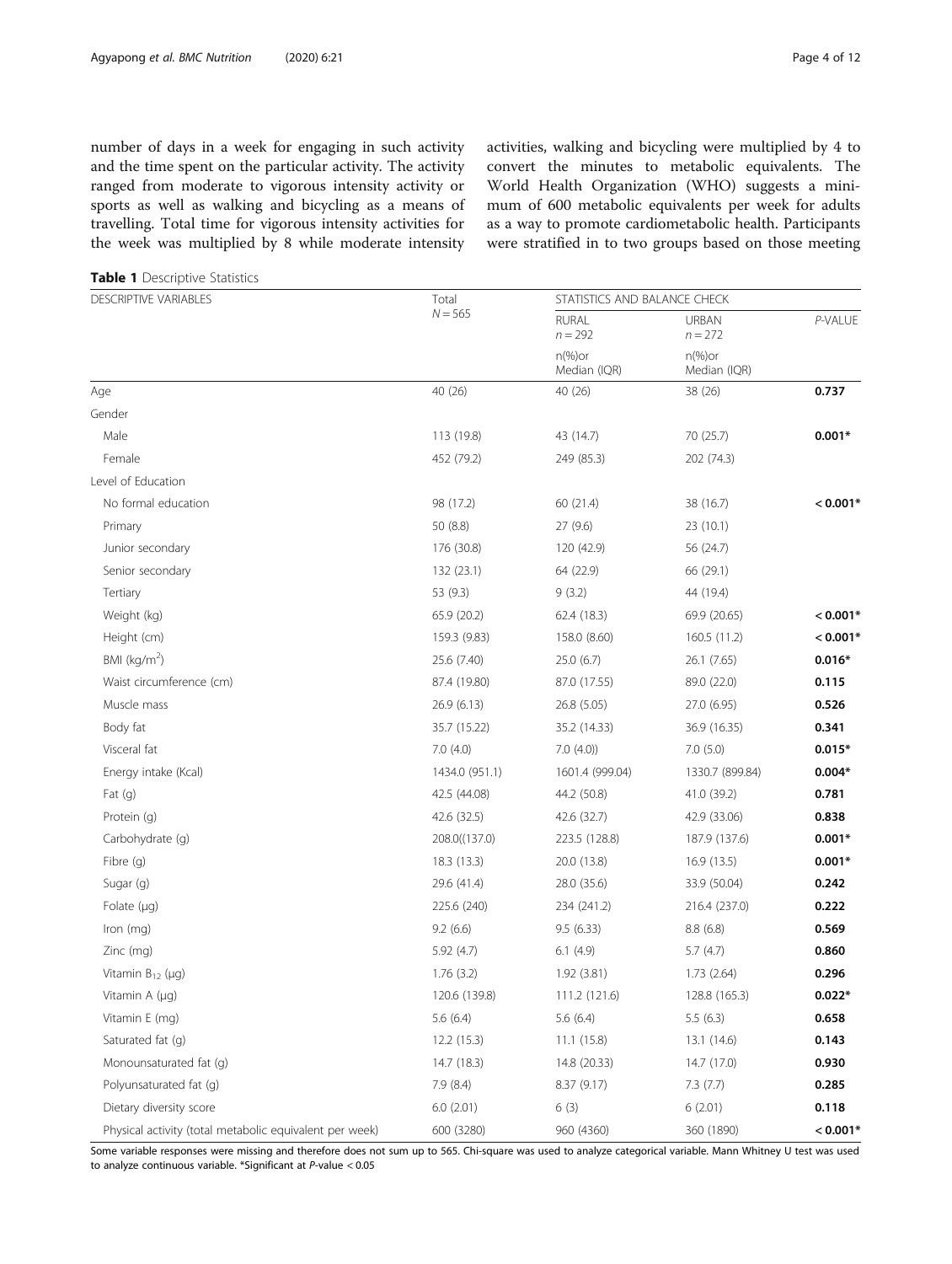the recommendation and those not meeting the recommendation.

#### Ethical clearance

Ethical clearance for the study was granted by the Council for Scientific and Industrial Research (CSIR), Ghana; RPN 011/CSIR-IRB/2017. Written permission was sought from local government officials before data collection and all participants signed or thumb printed an inform consent form to indicate voluntary participation.

## Statistical analysis

BMI

Statistical Package for Social Sciences (IBM SPSS) 23 was used for data analysis. Normality test revealed that data was positively skewed. Mann-Whitney U test was used to compare the median age, body composition and nutritional intakes among rural and urban participants. Chi-Square was used to determine the difference in obesity prevalence and physical activity levels among males and females as well as among rural and urban dwellers. In instances where cell counts were less than five, Fisher Exact Test was used. Spearman correlation was used to determine the relationship between BMI and body composition measures. Principal component analysis was used to determine the patterns of consumption. Multinomial logistic regression was used to determine the predictors of obesity measured by waist circumference. Waist circumference was used because it determined the highest prevalence of obesity and strongly correlated positively with all other body composition measures. A *p*-value of  $< 0.05$  was set as statistically significant.

## Results

A total of 565 participants took part in the study; 292 from rural and 272 from urban. The median age of participants was 40(26) years and there was no statistical difference between rural and urban participants. The overall median body mass index of participants was 25.6(7.4) with urban dwellers recording a significant higher value. Visceral fat was also significantly higher for urban dwellers compared to rural participants. Calorie, carbohydrate and fibre intakes were significantly higher among rural participants while urban participant consumed higher vitamin A. Other nutrients did not show any significant difference. Rural participants had higher metabolic equivalents compared to their urban counterparts. Table [1](#page-3-0) shows socio-demographics, nutritional intake and body composition characteristics of study participants.

Using BMI, there was no difference in the prevalence of obesity among rural and urban participants. Visceral and body fat cut-offs showed a higher prevalence of obesity in urban compared to rural participants. Prevalence of obesity across all parameters was higher among females compared to males with the exception of visceral fat that showed no difference. Table 2 shows the prevalence of obesity by community and gender.

Table [3](#page-5-0) shows the community and weight status of study participants by their physical activity category. Across all

Female  $n = 452$  P-value

 $n = 113$ 

Table 2 Prevalence of obesity stratified by community and gender

Variable Total Rural  $n = 292$  Urban  $n = 272$  p-value Male

Underweight 9 (1.6) 5 (1.7) 4 (1.5) 0.105 0 (0) 9 (2.0)

Normal 247 (43.3) 140 (48.3) 104 (39.4) 74 (67.3) 171 (38.4)  $\langle 0.001 \times 10^{-1} \rangle$ Overweight 171 (29.9) 87 (30.0) 83 (31.4) 25 (25.7) 145 (32.6) Obese 131 (22.9) 58 (20.0) 73 (27.7) 11 (10.0) 120 (27.0) Visceral fat Normal 434 (76.0) 246 (85.1) 184 (71.0) < 0.001\* 84 (77.1) 347 (78.9) 0.385 Obese 118 (20.7) 43 (14.9) 75 (29.0) 25 (22.9) 93 (21.1) Body fat Underweight 48 (8.4) 29 (10.0) 19 (7.3) 0.023\* 22 (20) 26 (5.9) Normal 198 (34.7) 117 (40.3) 80 (30.8) 49 (44.5) 149 (33.8) < 0.001\* Overweight 130 (22.8) 66 (22.8) 64 (24.6) 20 (18.2) 110 (24.9) Obese 175 (30.6) 78 (26.9) 97 (37.3) 19 (17.3) 156 (35.4) Waist circumference Normal 171 (29.9) 95 (33.3) 76 (33.0) 0.976 81 (79.4) 90 (21.8) < 0.001\* Overweight 107 (18.7) 60 (21.1) 47 (20.4) 9 (8.8) 98 (23.7) Obese 237 (41.5) 130 (45.6) 107 (46.5) 107 (46.5) 12 (11.8) 225 (54.5)

Some variable measurements were missing and may therefore not sum up to 565. Chi square used to find differences by community and gender. \*Significant at p-value < 0.05. Fisher Exact Test was used to ran the analysis for cell with counts less than 5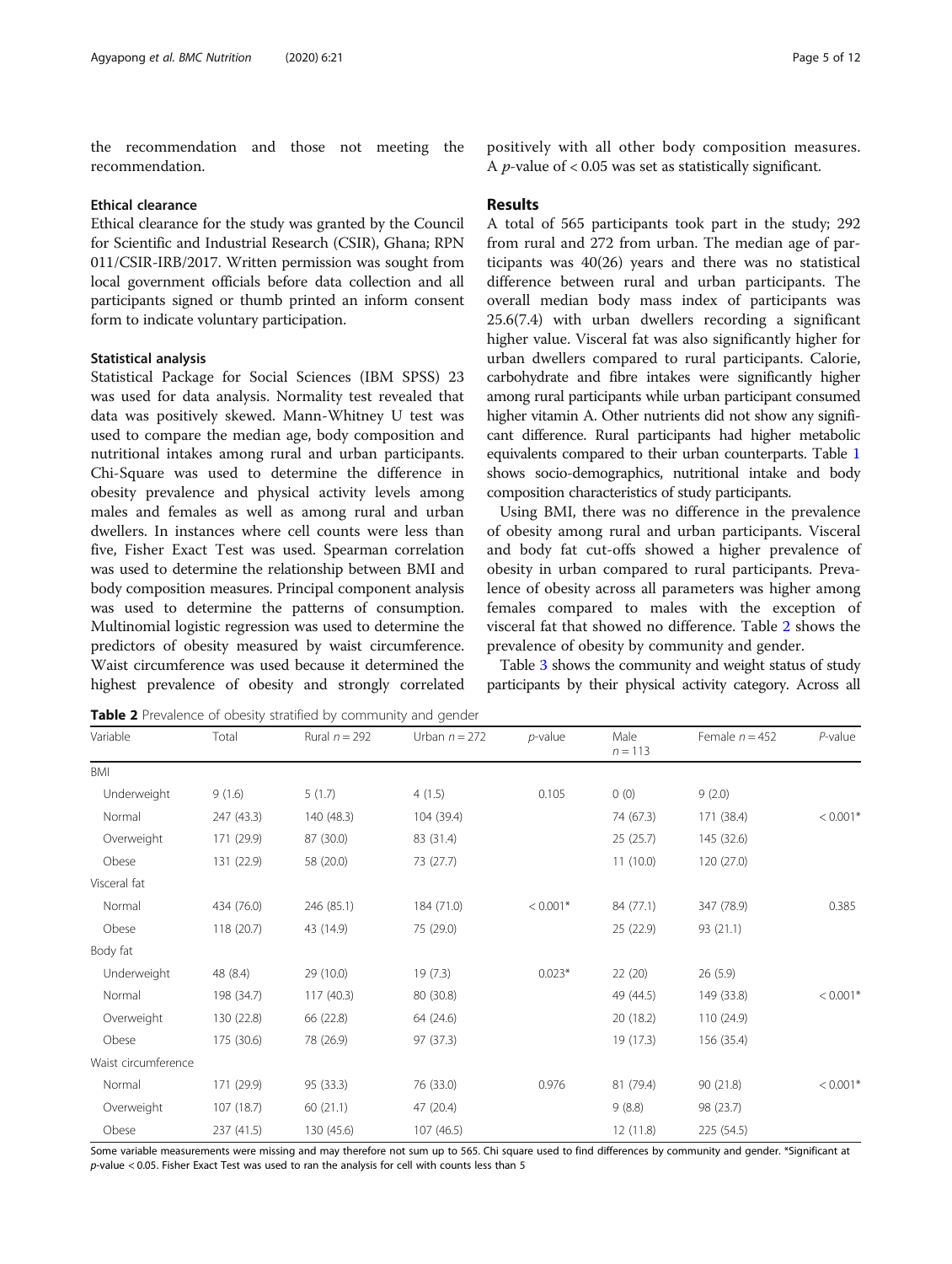| Variable            | Total      | Not meeting WHO<br>recommendation<br>$n\frac{9}{6}$ | Meeting WHO<br>recommendation<br>$n$ (%) | $P$ -value |
|---------------------|------------|-----------------------------------------------------|------------------------------------------|------------|
| BMI                 |            |                                                     |                                          |            |
| Underweight         | 9(1.7)     | 5(1.9)                                              | 4(1.5)                                   |            |
| Normal              | 237 (43.9) | 95 (35.8)                                           | 142 (51.6)                               | 0.003      |
| Overweight          | 167 (30.9) | 91 (34.3)                                           | 76 (27.6)                                |            |
| Obese               | 127 (23.5) | 74 (27.9)                                           | 53 (19.3)                                |            |
| Visceral fat        |            |                                                     |                                          |            |
| Normal              | 419 (78.5) | 187 (71.6)                                          | 232 (85.0)                               | < 0.001    |
| Obese               | 115(21.5)  | 74 (28.4)                                           | 41 (15.0)                                |            |
| Body fat            |            |                                                     |                                          |            |
| Underweight         | 46 (8.6)   | 17(6.5)                                             | 29 (10.6)                                |            |
| Normal              | 192 (35.9) | 81 (31.0)                                           | 111(40.5)                                | 0.007      |
| Overweight          | 125 (23.4) | 63 (24.1)                                           | 62 (22.6)                                |            |
| Obese               | 172 (32.1) | 100 (38.3)                                          | 72 (26.3)                                |            |
| Waist circumference |            |                                                     |                                          |            |
| Normal              | 166 (33.3) | 62(25.8)                                            | 104 (40.2)                               |            |
| Overweight          | 104 (20.8) | 48 (20.0)                                           | 56 (21.6)                                | 0.001      |
| Obese               | 229 (45.9) | 130 (54.2)                                          | 99 (38.2)                                |            |
| Community           |            |                                                     |                                          |            |
| Rural               | 280 (51.1) | 115 (42.6)                                          | 165 (59.4)                               | < 0.001    |
| Urban               | 268 (48.9) | 155 (57.5)                                          | 113 (40.6)                               |            |
| Gender              |            |                                                     |                                          |            |
| Male                | 111 (20.4) | 43 (16.0)                                           | 68 (24.8)                                | 0.010      |
| Female              | 447 (79.8) | 226 (84.0)                                          | 211 (75.6)                               |            |

<span id="page-5-0"></span>Table 3 Community and weight status by physical activity category

WHO recommendation is equivalent to 600 or more of Metabolic equivalents per week. Chi-square test was used to find differences by community and gender. Fisher Exact Test was done for cells with counts less than 5

measures, with the exception of visceral fat, higher proportion of overweight and obese participants did not meet WHO recommendation for physical activity per week. A higher proportion of urban and female participants did not meet the WHO recommendation for physical activity.

Tables [4](#page-6-0) and [5](#page-7-0) show principal component analysis of household food frequency. A total of four components were extracted for each community. The four components explained 32.4 and 30.9% of the total variance for rural and urban respectively. For the rural community the four components extracted were diverse diet pattern, vegetable convenience pattern, non-convenience pattern and fast food pattern. These contributed 15, 6.1, 5.5 and 5.4% of the 32.4% variance respectively. The diverse pattern consisted of foods from almost all the food groups. The vegetable pattern consisted of diet beverages, fresh and cooked vegetables, restaurant meals and nuts. The nonconvenience pattern consisted of tea, coffee, breakfast cereal, sugar, nuts, cooked vegetables and low consumption of raw vegetables and ready to eat meals.

The fast food pattern consisted of fried fish, fast foods, restaurant meals fruit and root tubers. For the urban community, the four components were diverse pattern, meat pattern, staple pattern and non-meat pattern. These explained 12.1%. 7.6, 5.9 and 5.4% of the total variance respectively. The diverse pattern as with the rural consisted of foods from almost all the food groups. The meat pattern consisted of ready to eat foods, organ meat, meat, fish, chicken, fruit and legumes. The staple pattern consisted of fried fish, maize, salted fish and raw vegetables and low likelihood for the consumption of ready to eat foods, processed meat and commercial bread. The non-meat pattern consisted of nuts, fish, cereal, legumes and salty snacks with low consumption of organ meat. Tables [6](#page-7-0) and [7](#page-8-0) show partial spearman correlation adjusted for age, gender and metabolic equivalents between the four components and body composition measures. Among urban participants component 3 (staple pattern) showed a negative correlation with BMI -0.163(0.029) and visceral fat − 0.186(0.013).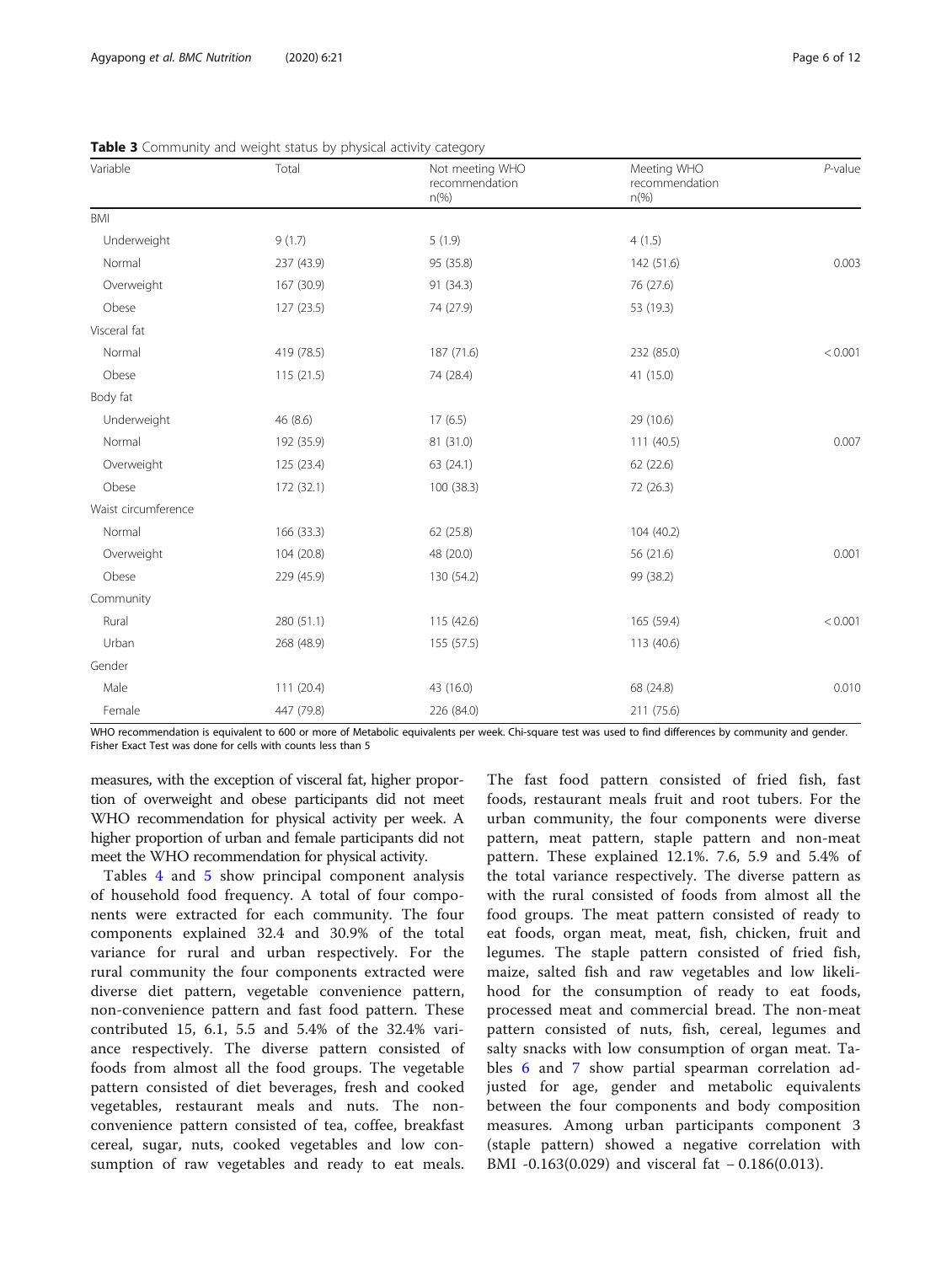| Food items in the PCA     | Diverse diet | Vegetable convenience pattern | Non convenience pattern | Fast food pattern |
|---------------------------|--------------|-------------------------------|-------------------------|-------------------|
| Instant noodles           | 0.642        |                               |                         |                   |
| Processed milk            | 0.568        |                               |                         |                   |
| Salty snacks              | 0.556        |                               |                         |                   |
| Sugar sweetened beverages | 0.555        |                               |                         |                   |
| Tea or coffee             | 0.531        |                               | 0.379                   |                   |
| Meat                      | 0.522        |                               |                         |                   |
| Confectionery             | 0.504        |                               |                         |                   |
| Eggs                      | 0.474        |                               |                         |                   |
| Commercial bread          | 0.455        | $-0.364$                      |                         |                   |
| Rice                      | 0.433        |                               |                         |                   |
| Vegetables raw fresh      | 0.424        |                               | $-0.365$                |                   |
| breakfast cereal          | 0.42         |                               | 0.322                   |                   |
| Organ meat                | 0.418        |                               |                         |                   |
| chicken                   | 0.417        |                               |                         |                   |
| friedfish                 | 0.415        |                               |                         | 0.318             |
| sweets                    | 0.404        |                               |                         |                   |
| Margarine or butter       | 0.358        |                               |                         |                   |
| Processed meat            | 0.34         |                               |                         |                   |
| Legumes                   |              |                               |                         |                   |
| Fish                      |              |                               |                         |                   |
| Milk                      |              |                               |                         |                   |
| Salted dried fish         |              |                               |                         |                   |
| Diet beverages            |              | 0.571                         |                         |                   |
| Vegetables fried          |              | 0.504                         |                         |                   |
| Fast food                 | 0.356        | 0.500                         |                         | 0.331             |
| Restaurant meals          | 0.380        | 0.469                         |                         | 0.361             |
| Nuts                      |              | 0.337                         | 0.307                   |                   |
| Sugar                     | 0.363        |                               | 0.497                   |                   |
| Ready to eat meals        |              | $-0.377$                      | $-0.470$                |                   |
| Pasta                     | 0.371        |                               | $-0.310$                | $-0.454$          |
| Vegetables (cooked)       |              | 0.434                         | 0.320                   | $-0.438$          |
| Fried potatoes            | 0.303        |                               | $-0.367$                | $-0.402$          |
| Fruit                     | 0.325        |                               |                         | 0.376             |
| Roots tubers              |              |                               |                         | 0.356             |
|                           |              |                               |                         |                   |

<span id="page-6-0"></span>Table 4 Principal component analysis (PCA) of household food frequency (RURAL)

Principal component analysis of food frequency data. Kaiser-Meyer-Olkin Measure of Sampling Adequacy 0.740, Bartlett's Test of Sphericity < 0.001

Table [8](#page-8-0) shows a partial spearman correlation adjusted for age and gender between waist circumference, BMI and body composition measures. All variables showed significant correlations but the strongest correlations were between visceral fat and BMI  $r = 0.905(p < 0.001)$ , body fat and BMI  $r = 0.851$  ( $p < 0.001$ ) and BMI and waist circumference  $r = 0.845(p < 0.001)$ .

Table [9](#page-9-0) shows two models of multinomial logistic regression for risk factors of central obesity determined by waist circumference. Multicollinearity was checked and

carbohydrate and fibre had strong correlations with energy intake and protein respectively and were therefore excluded from the model. In model 1 the obese group was set as reference for the outcome variable and urban and female were set as reference for the explanatory variables, community and gender respectively. Metabolic equivalent category was added to model 1 to generate model 2. In model 1 males had about 22 times odds of being normal compared to females at  $p$ -value < 0.001 while rural dwellers had odds of about 1.7 times of being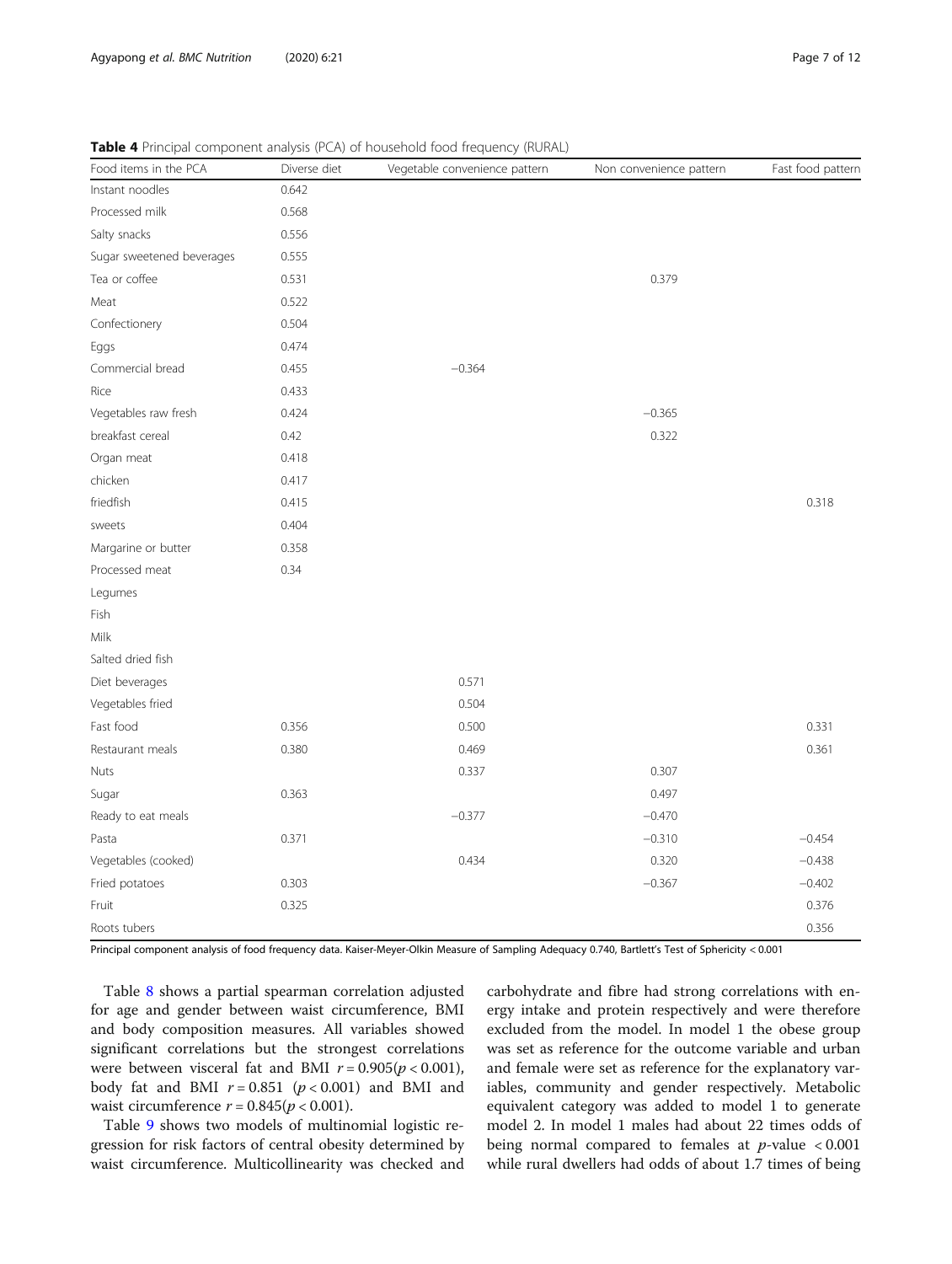| Food items in PCA         | Diverse diet | Meat pattern | Staple pattern | Non-meat pattern |
|---------------------------|--------------|--------------|----------------|------------------|
| eggs                      | 0.606        |              |                |                  |
| sweets                    | 0.587        |              |                |                  |
| confectionery             | 0.573        |              |                |                  |
| Processed milk            | 0.519        |              |                |                  |
| Margarine or butter       | 0.492        |              |                |                  |
| milk                      | 0.431        |              |                |                  |
| Sugar sweetened beverages | 0.429        |              |                |                  |
| sugar                     | 0.412        | $-0.358$     |                |                  |
| Instant noodles           | 0.397        |              |                |                  |
| Processed meat            | 0.377        |              | $-0.356$       |                  |
| Vegetables fried          | 0.368        |              |                |                  |
| Fried potatoes            | 0.363        |              |                |                  |
| Ready to eat meals        |              | 0.535        | $-0.341$       |                  |
| Tea or coffee             | 0.404        | $-0.534$     |                |                  |
| Vegetable cooked          | 0.335        | $-0.511$     |                |                  |
| Organ meat                | 0.317        | 0.455        |                |                  |
| meat                      |              | 0.455        |                | $-0.32$          |
| Fried fish                |              | 0.432        | 0.346          |                  |
| chicken                   |              | 0.357        |                |                  |
| fruit                     |              | 0.336        |                |                  |
| rice                      |              |              |                |                  |
| maize                     |              |              | 0.524          |                  |
| Salted dried fish         | 0.333        |              | 0.501          |                  |
| Commercial bread          | 0.341        |              | $-0.377$       |                  |
| Vegetables raw fresh      |              |              | 0.332          |                  |
| Diet beverages            |              |              |                |                  |
| Roots tubers              |              |              |                |                  |
| nuts                      |              |              |                | 0.498            |
| fish                      |              |              |                | 0.457            |
| Breakfast cereal          | 0.337        |              |                | 0.389            |
| Fast food                 | 0.325        |              |                | $-0.38$          |
| legumes                   | 0.305        | 0.302        |                | 0.309            |
| Salty snacks              |              |              |                | 0.301            |

<span id="page-7-0"></span>Table 5 Principal component analysis (PCA) of household food frequency (URBAN)

Principal component analysis of food frequency data. Kaiser-Meyer-Olkin Measure of Sampling Adequacy 0.651, Bartlett's Test of Sphericity < 0.001

## Table 6 Partial correlation between body measures and PCA (RURAL)

| Variables           | Component 1<br>Diverse diet<br>$r$ ( <i>p</i> -value) | Component 2<br>Vegetable convenience pattern | Component 3<br>Non-convenience pattern<br>$r$ ( <i>p</i> -value) | Component 3<br>Fast food pattern<br>$r$ ( <i>p</i> -value) |
|---------------------|-------------------------------------------------------|----------------------------------------------|------------------------------------------------------------------|------------------------------------------------------------|
| visceral fat        | 0.091(0.141)                                          | $-0.076(0.215)$                              | $-0.091(0.139)$                                                  | 0.043(0.490)                                               |
| body fat            | 0.823(0.183)                                          | $-0.111(0.072)$                              | $-0.039(0.522)$                                                  | 0.061(0.319)                                               |
| <b>BMI</b>          | 0.085(0.166)                                          | $-0.052(0.402)$                              | $-0.088(0.152)$                                                  | 0.025(0.684)                                               |
| waist circumference | 0.069(0.266)                                          | 0.121(0.050)                                 | 0.023(0.715)                                                     | 0.017(0.782)                                               |

Spearman partial correlation of body measure and PCA. Controlled for age, gender and metabolic equivalent category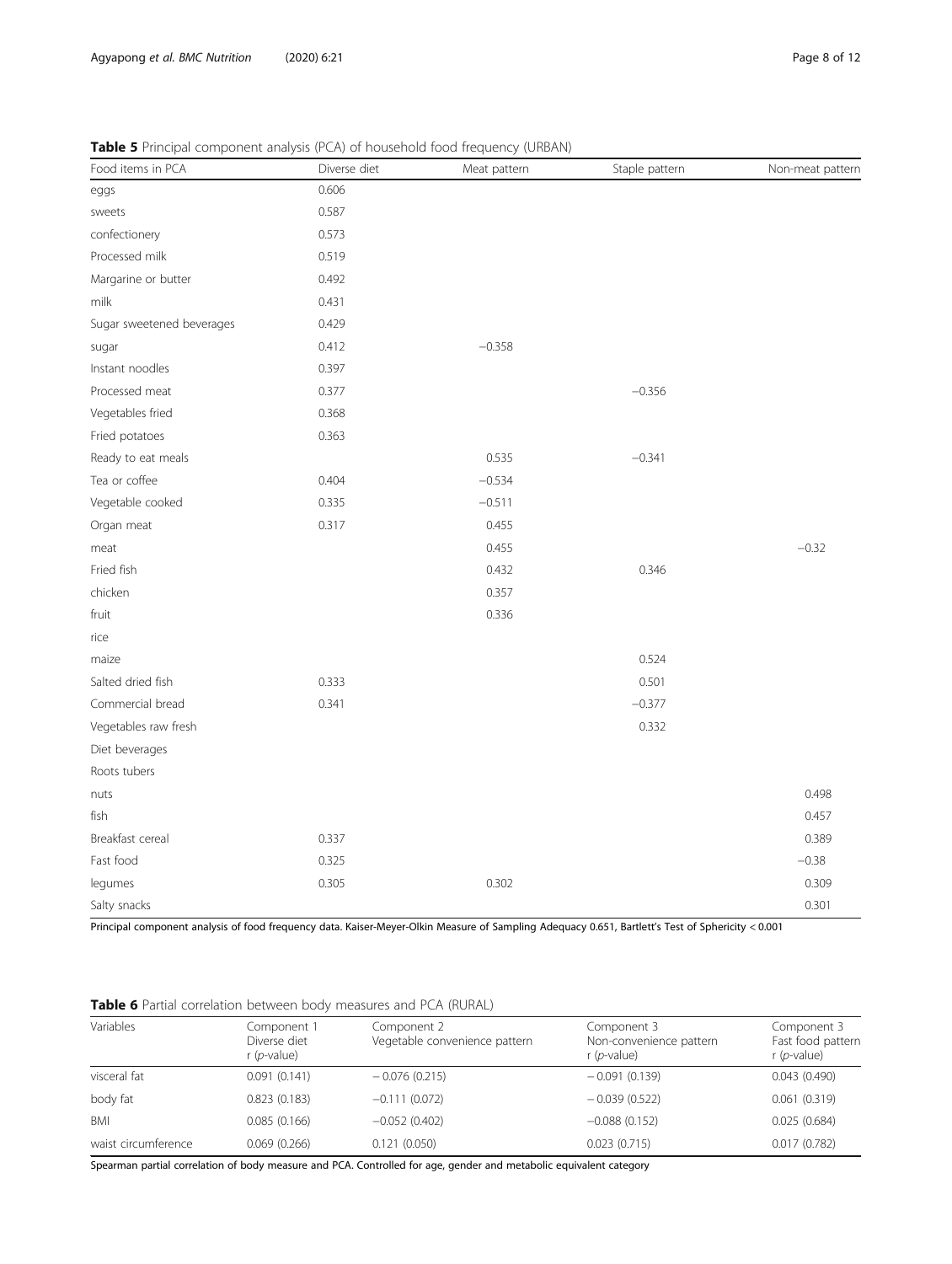| Variables           | Component 1<br>Diverse diet<br>$r$ ( <i>p</i> -value) | Component 2<br>Meat pattern | Component 3<br>Staple pattern<br>r ( <i>p</i> -value) | Component 4 Non meat pattern<br>$r(p$ -value) |
|---------------------|-------------------------------------------------------|-----------------------------|-------------------------------------------------------|-----------------------------------------------|
| visceral fat        | 0.077(0.308)                                          | 0.092(0.222)                | $-0.186(0.013)$ *                                     | $-0.086(0.254)$                               |
| body fat            | 0.844(0.266)                                          | 0.019(0.799)                | $-0.075(0.316)$                                       | $-0.125(0.095)$                               |
| <b>BMI</b>          | 0.106(0.159)                                          | 0.094(0.209)                | $-0.163(0.029)$ *                                     | $-0.105(0.163)$                               |
| waist circumference | 0.078(0.297)                                          | 0.037(0.626)                | $-0.101(0.180)$                                       | $-0.020(0.795)$                               |

<span id="page-8-0"></span>Table 7 Partial correlation between body measures and PCA (URBAN)

Spearman partial correlation of PCA and body measures. Controlled for age, gender and metabolic equivalent category. \*P-value < 0.05

normal compared to urban participants and this was significant at  $p < 0.05$ . The odds of energy intake were low but significant in both models. The predictability of gender for obesity persisted in model 2 but community showed no significant predictability. Participants not meeting WHO recommendation for physical activity had a significant reduced odds of being normal compared to those meeting the recommendation.

## **Discussion**

This study evaluated the association between nutrient consumption, physical activity and body composition of rural and urban adults in Ghana. The study had a higher number of female participants compared to males and this was because it was mostly females who were met at the households. This finding is comparable to reports from the 2014 Ghana Demographic and Health survey [[22](#page-11-0)]. The prevalence of overweight and obesity using BMI was 29.9 and 22.9% respectively with a total prevalence of 52.8%. The prevalence of overweight and obesity found in this study is comparable to what has been reported by some studies even though others have reported slightly higher or lower prevalence [\[22](#page-11-0)–[25](#page-11-0)]. Several studies have reported a significantly higher prevalence of obesity by BMI among urban compared to rural dwellers but in this study, no significant difference was found [[23](#page-11-0), [26](#page-11-0)]. This implies that rural communities are gradually catching up with urban communities and there is therefore the need for further investigations and interventions to halt exponential positive BMI changes in rural settings. Bixby et al., reviewed population-based studies from 1985 to 2017 and they found that global increase in BMI and obesity is driven by increases in BMI among rural residents [[27](#page-11-0)]. This finding together with findings from this study implies the need for an integrated approach to address the

problem of malnutrition among rural residents. The problem of undernutrition in rural areas which has been the focus over the years seem to give way to overweight and obesity driven by increased consumption of cheap caloric dense foods. Traditional outlets and small shops in rural areas are adapting their sales to incorporate ultraprocessed foods. The nutrition transition is no longer a phenomenon pertaining only to urban areas but to rural communities as well. Total energy and carbohydrate intake were significantly higher among rural compared to urban participants. Though not statistically significant, sugar and saturated fat intake was higher among the urban sample. This finding supports the leading role cities play in the nutrition transition through higher availability and consumption of processed foods with corresponding low intakes of staple foods [[28](#page-11-0)]. Additionally, multinomial logistic regression results from this study indicates that rural communities are associated with normal weight compared to urban centres but this was not significant when metabolic equivalent category (physical activity) was included in the model. This finding shows the importance of physical activity in the maintenance of weight irrespective of geographical location. Provision of environments that support healthful food consumption and physical activity has potential to reduce obesity in both rural and urban areas. Availability of sugary foods notably sugarsweetened beverages in urban communities coupled with low levels of physical activity are associated with weight gain and risk of type 2 diabetes. Central obesity determined by visceral fat was higher among urban participants; central obesity is highly associated with cardiovascular diseases and poses a higher cardiometabolic risk compared to generalized obesity [\[18](#page-11-0), [19](#page-11-0)].

Prevalence of obesity determined by BMI, waist circumference and body fat were higher among females

**Table 8** Partial correlation between body composition, waist circumference and BMI

| Control Variables    | Variables    | visceral fat<br>$r$ ( <i>p</i> -value) | body fat<br>$r$ ( <i>p</i> -value) | BMI<br>$r$ ( <i>p</i> -value) | waist circumference<br>$r$ ( <i>p</i> -value) |
|----------------------|--------------|----------------------------------------|------------------------------------|-------------------------------|-----------------------------------------------|
| Age in years, Gender | visceral fat |                                        | 0.746 (< 0.001)                    | $0.905 \times 0.001$          | $0.799 \times 0.001$                          |
|                      | body fat     | 0.746 (< 0.001)                        |                                    | 0.851 (< 0.001)               | $0.766 \leq 0.001$                            |
|                      | <b>BMI</b>   | $0.905 \times 0.001$                   | 0.851 (< 0.001)                    |                               | $0.845 \times 0.001$                          |

Spearman partial correlation of body composition, waist circumference and BMI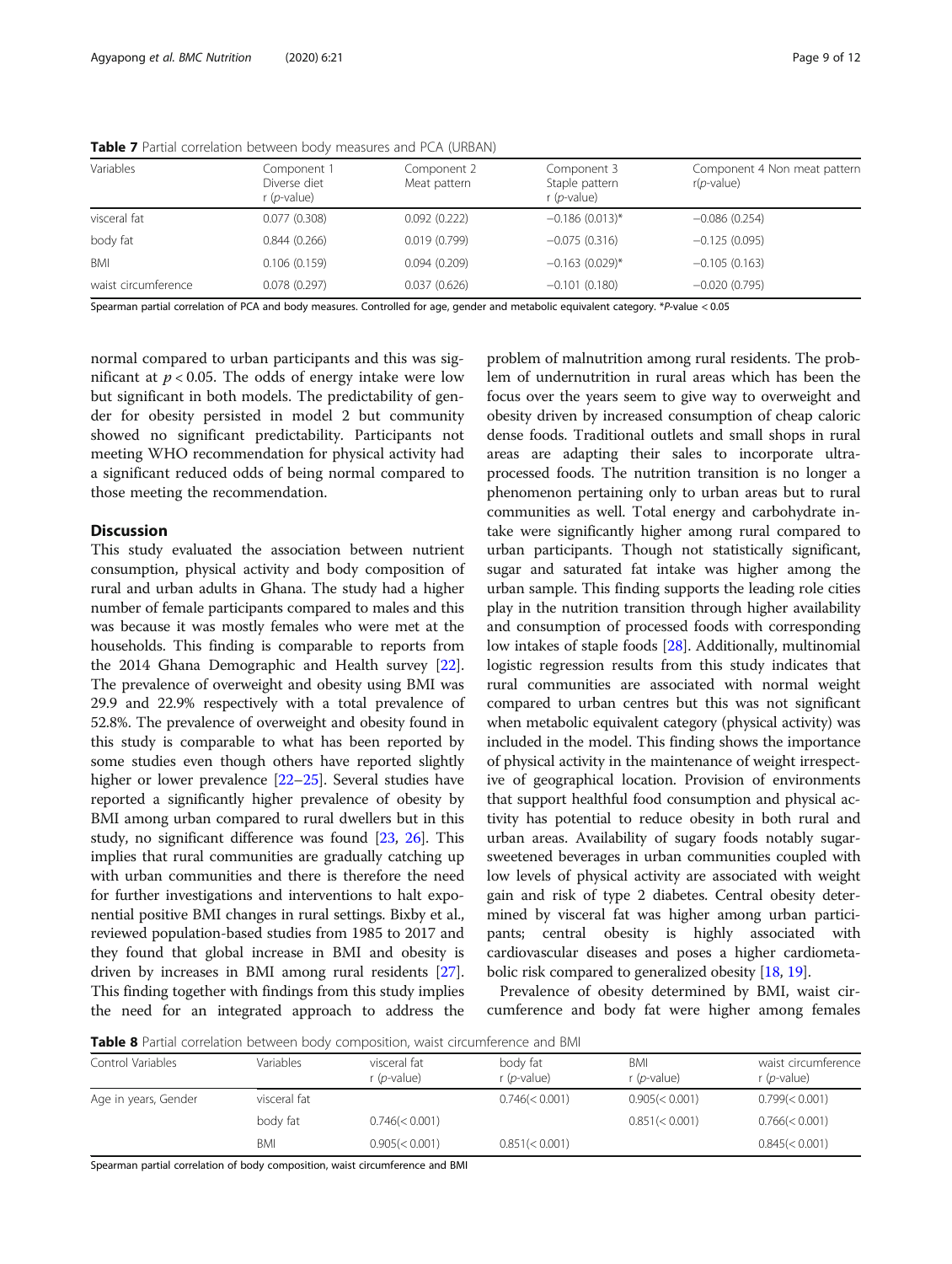| waist circumference Explanatory<br>category | variables                                  | Odds ratios                      |
|---------------------------------------------|--------------------------------------------|----------------------------------|
| Model 1                                     |                                            |                                  |
| $Normal+$                                   | <b>Energy</b>                              | 0.999 (0.999-<br>$1.000)**$      |
|                                             | Protein                                    | $1.008(0.997 - 1.019)$           |
|                                             | Fat                                        | 0.996 (0.987-1.005)              |
|                                             | Sugar                                      | $0.998(0.992 - 1.004)$           |
|                                             | Community                                  |                                  |
|                                             | Rural                                      | 1.684 (1.039-2.729)*             |
|                                             | Urban <sup>a</sup>                         |                                  |
|                                             | Gender                                     |                                  |
|                                             | Male                                       | 21.968 (10.876-<br>44.373)***    |
|                                             | Female <sup>a</sup>                        |                                  |
| Overweight                                  | Energy                                     | 0.999<br>$(0.999 - 1.000)$ **    |
|                                             | Protein                                    | $1.004(0.994 - 1.015)$           |
|                                             | Fat                                        | $0.999(0.990 - 1.007)$           |
|                                             | Sugar                                      | 1.002 (0.995-1.008)              |
|                                             | Community                                  |                                  |
|                                             | Rural                                      | 1.198 (0.741-1.936)              |
|                                             | Urban <sup>a</sup>                         |                                  |
|                                             | Gender                                     |                                  |
|                                             | Male                                       | 1.991 (0.790-5.018)              |
|                                             | Female <sup>a</sup>                        |                                  |
| Model 2                                     |                                            |                                  |
| Normal <sup>+</sup>                         | <b>Energy</b>                              | $0.999$ $(0.999 - 1.000)^*$      |
|                                             | Protein                                    | 1.008 (0.997-1.019)              |
|                                             | Fat                                        | 0.996 (0.987-1.005)              |
|                                             | Sugar                                      | $0.998(0.992 - 1.004)$           |
|                                             | Community                                  |                                  |
|                                             | Rural                                      | 1.449 (0.881-2.385)              |
|                                             | Urban <sup>a</sup>                         |                                  |
|                                             | Gender                                     |                                  |
|                                             | Male                                       | 19.715<br>$(9.723 - 39.978)$ *** |
|                                             | Female <sup>a</sup>                        |                                  |
|                                             | <b>Metabolic</b><br>equivalent category    |                                  |
|                                             | Not meeting WHO<br>recommendation          | $0.585$ $(0.363 - 0.943)^*$      |
|                                             | Meeting WHO<br>recommendation <sup>a</sup> |                                  |
| Overweight                                  | Energy                                     | $0.999$ $(0.999 - 1.000)$ *      |
|                                             | Protein                                    | 1.004 (0.994-1.016)              |
|                                             | Fat                                        | $0.999(0.990 - 1.007)$           |

**Sugar** 1.001 (0.995–1.008)

<span id="page-9-0"></span>

| Table 9 Multinomial logistic regression of predictors of obesity |  |  | Table 9 |
|------------------------------------------------------------------|--|--|---------|
|------------------------------------------------------------------|--|--|---------|

Multinomial logistic regression of predictors of obesity (Continued)

| waist circumference<br>category | Explanatory<br>variables                                     | Odds ratios            |
|---------------------------------|--------------------------------------------------------------|------------------------|
|                                 | Community                                                    |                        |
|                                 | Rural                                                        | 1.109 (0.675-1.823)    |
|                                 | Urban <sup>a</sup>                                           |                        |
|                                 | Gender                                                       |                        |
|                                 | Male                                                         | 1.903 (0.753-4.810)    |
|                                 | Female <sup>a</sup>                                          |                        |
|                                 | Metabolic equivalent<br>category                             |                        |
|                                 | Not meeting WHO<br>recommendation                            | $0.729(0.449 - 1.182)$ |
|                                 | Meeting WHO<br>recommendation <sup>a</sup>                   |                        |
|                                 | Multinomial logistic regression of the predictors of obesity |                        |

model 1  $np < 0.05$ ,  $\binom{4}{p} < 0.01$ ,  $\binom{4}{p} < 0.001$ . avariable set as reference. +Reference for weight category is obesity. Cox and Snell R-Squared is 0.243 and Nagelkerke R-Squared is 0.277

model  $2 * p < 0.05$ ,  $** p < 0.01$ ,  $*** p < 0.001$ . <sup>a</sup>Variable set as reference.

+Reference for weight category is obesity. Cox and Snell R-Squared is 0.248 and Nagelkerke R-Squared is 0.283

compared to males. Most studies have also reported a higher prevalence of obesity among women compared to men though most of these studies have only used BMI [[29,](#page-11-0) [30](#page-11-0)]. BMI does not have gender specific cut offs but in this study where visceral fat, total body fat and waist circumference were used (all of which have gender specific cut offs), prevalence across all determinants was significantly higher for females compared to males with the exception of visceral fat that showed no significant difference. Several factors put women at higher risk of obesity compared to men. Sedentary behavior such as long hours watching television and parity have been documented to cause weight gain in women [[31\]](#page-11-0). Even though pregnancy and childbirth are associated with weight gain and retention it is possible for women to lose almost all the weight gained during pregnancy and child birth [[32](#page-11-0), [33\]](#page-11-0). This calls for post-natal education and interventions to empower women to avoid obesogenic behaviors post-partum which are thought to aid in lactation but are rather fattening. High occurrence of obesity among women is related to adverse pregnancy outcomes such as pre-mature delivery and low birth weight babies. Low birth weight is a risk factor for obesity in adulthood and this trend has led to developing countries experiencing a double burden of disease [\[33](#page-11-0)]. The prevalence of central obesity was also higher among females and this puts them at risk of chronic noncommunicable diseases. High amount of total body fat is associated with elevated blood pressure and this was higher among women compared to men [[31](#page-11-0)]. Multinomial logistic regression also revealed that female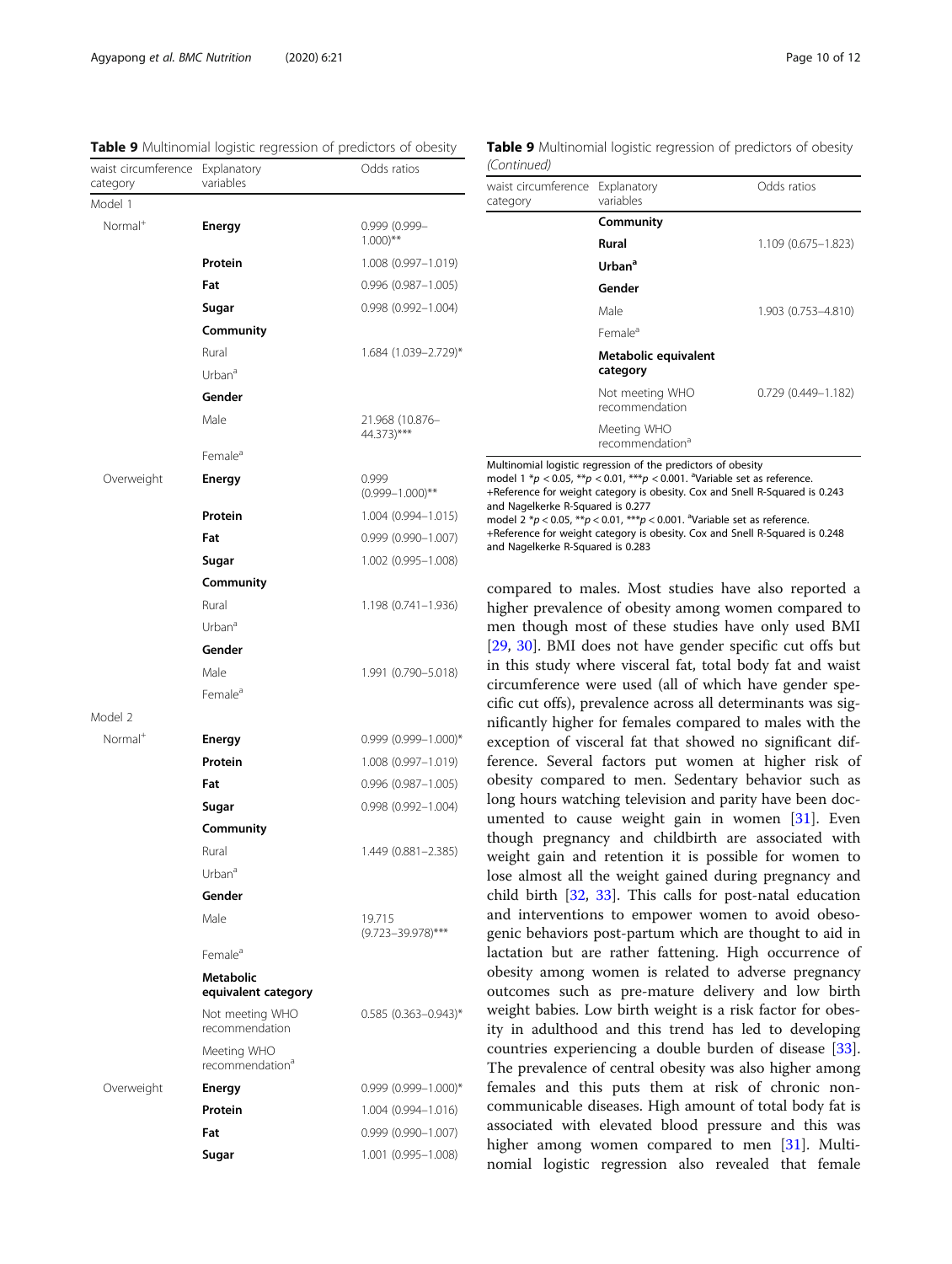<span id="page-10-0"></span>gender poses a significant risk to the development of obesity and this was irrespective of metabolic equivalent category. Several interventions have been tailored toward socio-economic empowerment of women in Ghana but findings from this study calls for more sensitive interventions to be implemented to address the health challenges of women and also empower women toward taking charge of their health in order to achieve optimal health status.

The WHO recommends achieving minimum of 600 metabolic equivalents in a week which translates to 150 min of moderate intensity exercise or 75 min of vigorous intensity activity as a way to improve and maintain a healthy weight and cardiometabolic state. Approximately half of study participants majority of whom were females did not meet WHO recommendation for physical activity. Participants not achieving this recommendation had a higher prevalence of obesity across most of the measures. There is the need for public education on the importance of physical activity in achieving and maintaining a healthy weight and cardio metabolic health.

Fat, protein, sugar and carbohydrate contribute to total energy intake and caloric intake positively associates with BMI. Principal component analysis revealed four different patterns for the two communities. For the urban community, the staple pattern (pattern 3) showed an inverse significant relationship with visceral fat and BMI. Pattern 3 comprised of staple foods like maize, fried and salted fish and raw vegetables and low consumption of commercial bread, ready to eat meals and processed meat. Commercial bread, ready to eat meals and processed meat consumption are associated with increased body mass index and incidence of obesity while vegetable intake is associated with lower body mass index. In this study the protective effect persisted even after adjusting for age, gender and physical activity status [[30\]](#page-11-0). This implies that an adaptation of a healthy diet pattern is instrumental in curbing the rise in obesity. These findings support the call by the WHO for countries to provide a healthy food environment through the regulation of ultra-processed foods as means to halt the obesity pandemic. Among rural dwellers, none of the patterns generated significantly associated with any of the obesity measures.

Waist circumference is a reliable tool for determining abdominal obesity. In this study it predicted the highest prevalence of overweight and obesity and this implies that BMI is often associated with the underestimation rather than the overestimation of adiposity among populations. Its strong positive correlation with other body composition measures supports the reliability of waist circumference as a measure of obesity and adiposity. This simple measurement can be used alone as a diagnostic tool to assess obesity and adiposity among populations and in clinical practice.

## Conclusion

This study indicates that overweight and obesity continue to rise in Ghana, especially among females. Prevalence of obesity determined by BMI was similar among rural and urban dwellers. Interventions that regulate the food environment and makes affordable and available healthy food options such as vegetables are needed to control the rise in obesity rate and prevalence.

## Limitation

The higher number of females compared to males is a limitation to this study and may have led to biases in the obesity and physical activity difference reported along gender lines.

#### Acknowledgements

Not applicable

#### Authors' contributions

NAFA, RAA, CA and ECS made substantial contribution to the conception and design of the study. NAFA, CA and LNEA made substantial contributions to data collection and statistical analysis. NAFA and RAA drafted the manuscript. ECS and CA critically revised the manuscript. All authors have read and approved this final draft for submission.

#### Funding

The International Development Research Centre (IDRC), Canada, funded this work; grant number [108425–001]. The funders had no role in the study design, data collection and analysis, manuscript preparation and decision to publish.

#### Availability of data and materials

The data analyzed for this manuscript are available from the corresponding author and can be made accessible upon reasonable request.

#### Ethics approval and consent to participate

Ethical clearance for the study was granted by the Council for Scientific and Industrial Research (CSIR), Ghana; RPN 011/CSIR-IRB/2017. Written permission was sought from local government officials before data collection and all participants signed or thumb printed an inform consent form to indicate voluntary participation.

#### Consent for publication

Not applicable.

#### Competing interests

The authors declare that they have no competing interests.

#### Author details

<sup>1</sup>Department of Biochemistry and Biotechnology, Kwame Nkrumah University of Science and Technology, Kumasi, Ghana. <sup>2</sup>Department of Dietetics and Nutrition, University of the Western Cape, Cape Town, South Africa.

#### Received: 12 September 2019 Accepted: 4 March 2020 Published online: 25 May 2020

#### References

- 1. WHO Non communicable diseases. 2018. [http://www.who.int/news-room/](http://www.who.int/news-room/fact-sheets/detail/noncommunicable-diseases.%20Accesses%206%20June%202018) [fact-sheets/detail/noncommunicable-diseases. Accesses 6 June 2018.](http://www.who.int/news-room/fact-sheets/detail/noncommunicable-diseases.%20Accesses%206%20June%202018)
- 2. WHO Overweight and obesity report. 2017. [http://www.who.int/news-room/](http://www.who.int/news-room/fact-sheets/detail/obesity-and-overweight.%20Accessed%206%20June%202018) [fact-sheets/detail/obesity-and-overweight. Accessed 6 June 2018.](http://www.who.int/news-room/fact-sheets/detail/obesity-and-overweight.%20Accessed%206%20June%202018)
- 3. United Nations Sustainable Development Goals. 2018. [https://www.un.org/](https://www.un.org/sustainabledevelopment%20/poverty/.%20Accessed%206%20June%202018) [sustainabledevelopment /poverty/. Accessed 6 June 2018](https://www.un.org/sustainabledevelopment%20/poverty/.%20Accessed%206%20June%202018).
- 4. Kelly T, Yang W, Chen C-S, Reynolds K, He J. Global burden of obesity in 2005 and projections to 2030. Int J Obes. 2008;32(9):1431.
- 5. Dake FA. Obesity among Ghanaian women: past prevalence, future incidence. Public Health. 2013;127(6):590–2 Elsevier.